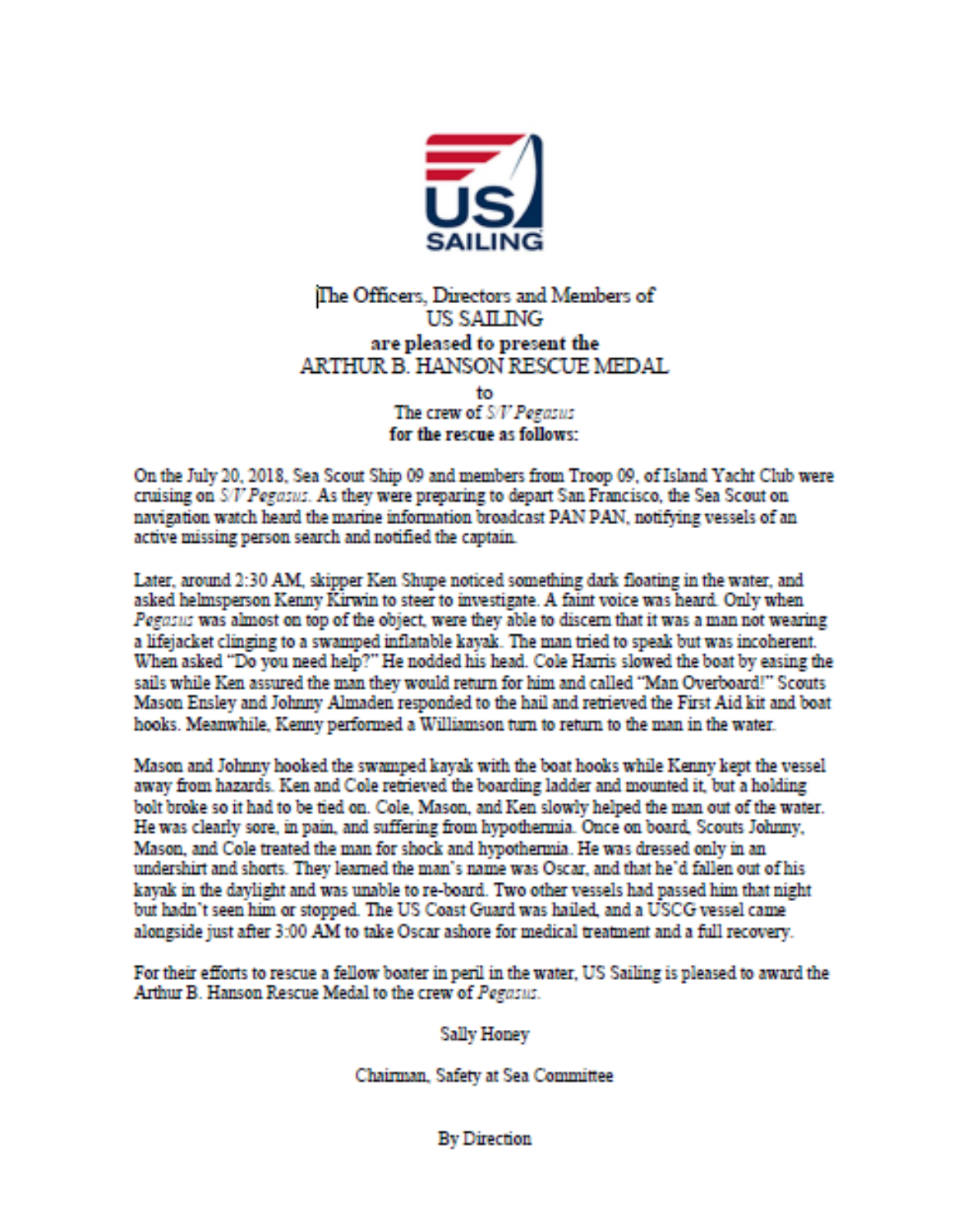## **Presentation**

The Arthur B. Hanson Rescue Medal was awarded to the crew of S/V Pegasus on February 17, 2018, during the annual Sea Scout awards banquet held at the Alameda Elks Lodge. It was a well-attended event with lots of scouts, parents, and officers present. Crew member's family, friends, and fellow scouts enjoyed the opportunity to learn more about the rescue and applaud the rescuers.

The presentation was made by Chuck Hawley, the recent past Chair of the US Sailing Safety at Sea Committee, and a well-known expert on the subject. Chuck noted that it was the 4<sup>th</sup> Hanson medal that he has been privileged to present. The medal, with a red, white, and blue ribbon was presented to the entire crew of S/V Pegasus. Each member of the crew was presented with an individualized citation framed by their skipper, and congratulated by Chuck, who also spoke of the importance of their training and leadership.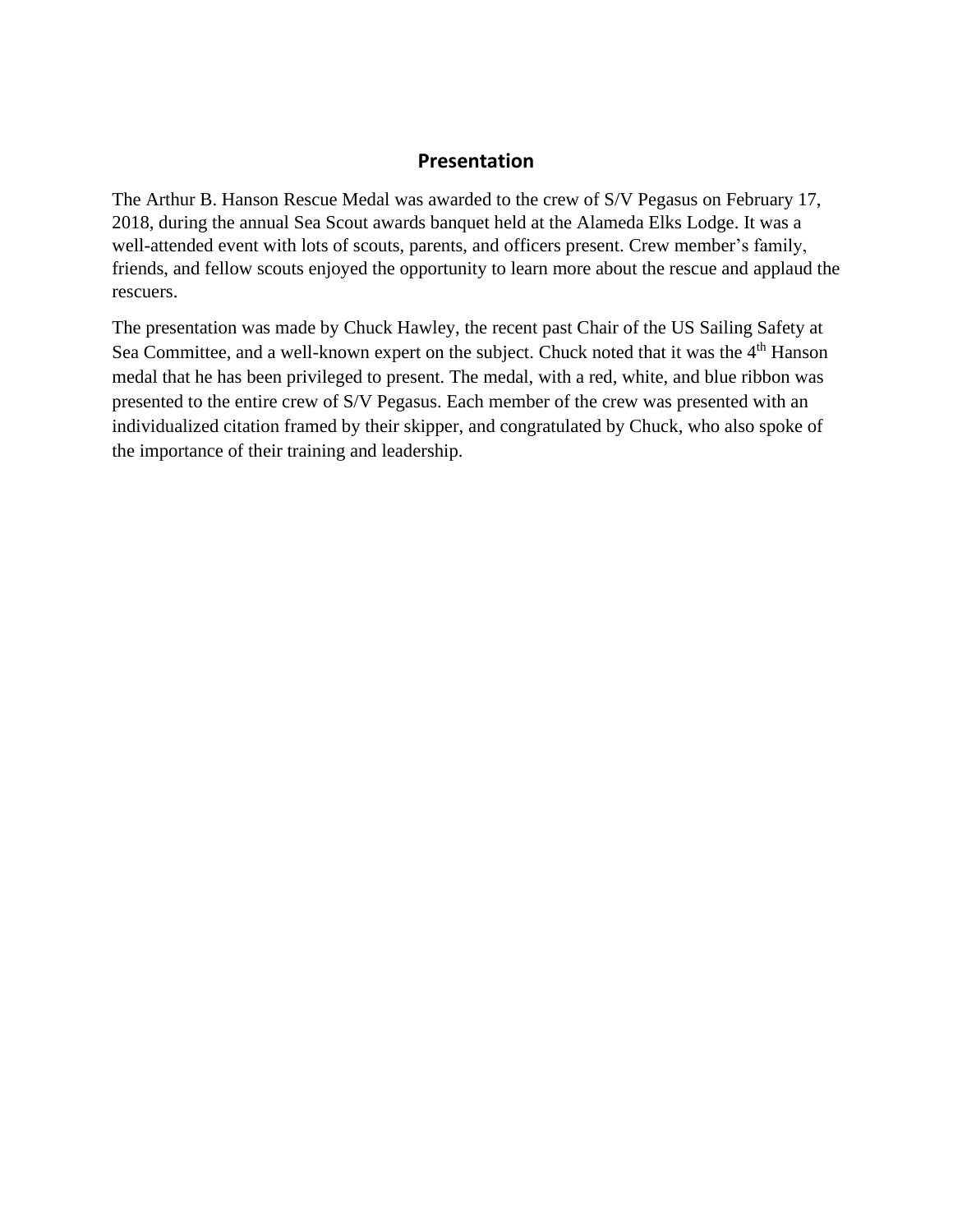## **Nomination**

Date of Incident07-20-2018

What was the nature of this incident? Rescue at Sea

What happened? On the morning of Friday July 20th 2018, Sea Scout Ship 09 and members from Troop 09, of Island Yacht Club, were cruising our two Vessels; The Sea Fox (42' ex Navy Powervessel) and Pegasus (36' Sailing Vessel) on our annual summer cruise. I was the adult in charge of the Pegasus and was standing the CON watch. As we were getting underway from San Francisco, the Sea Scout on navigation watch heard the marine information broadcast PAN PAN, notifying vessels of an active missing person search and noted so to me as CON. Once noted we continued to cruise north to our next destination which was the Pittsburg Marina, cruising from the San Francisco Mariposa-Hunters Point Yacht Club. We had set the sails and were motor sailing

Just before 2:30 am we crossed under the eastern span of the Richmond- San Rafael Bridge. It was noted by the scouts on watch that there were quite a few law enforcement vessels several miles to the west of us in San Rafael. Although it was a particularly dark night the flashing blue lights were unmistakable from the water. At 02:30am the scouts were rotating the Watch. In that the outgoing watch was sharing standing orders and directions to the on-coming watch; I was staying on watch. While the navigator went below to teach the next watch I noticed something dark floating in the water about 100 yards off of our port bow. I asked the Helmsman, Kenny Kirwin, to please come left, because I saw something and wanted a better look. Items don't normally float in this area that are not trash and we might be able to pick up some trash out of the waterway. As we approached, something didn't seem to look right so I asked Scout Cole Harris who was helping switch the watch to come back up on deck to put another set of eyes on this strange object.

As Cole Harris came on deck, I heard a voice. It was not clear at all. I gave the helmsman Kenny Kirwin direct orders on how to steer closer to the object in the water. As we approached we were able to get the vessel to come within ten feet of the object. Only as we were right on top of the object was it clear that a man was desperately clutching to a swamped inflatable kayak. He was saying something but it was incoherent. The man was not wearing any PFD.I asked him "Do you need Help?" He was trying to continue to speak but nodded his head. By this time Cole Harris had begun to slow the boat down via letting pressure out of the sails. I responded to him "I will come right back, I have to drop my sails! I will be right back just hold on!" and Immediately called out "Man Overboard!" Kenny Kirwan asked to do a Williamson turn and come about I said YES. I then directed the two scouts that had come up on deck Mason Ensley and Johnny Almaden to get the first aid kit and prepare for a water rescue. Next we let the sails fly and Cole had put slack into the jib halyard to reduce the sail.

The vessel was turned around and I gave directions to Kenny to drive up to the victim. He slowed the vessel and followed ever direction given. By this time Johnny Amaden and Mason Ensley were on deck with boat hooks. We approached the victim on our starboard side and hooked his swamped vessel with the two boat hooks. Once we had secured that Kenny kept the vessel safe and away from the abandoned piers, bridge and islands. Cole Harris and I opened the Port Lazarette onboard and retrieved the boarding ladder out. After mounting the ladder on the starboard quarter the holding bolt for the mount broke off and we tied off the ladder to our vessel using dock lines that we had pulled out of the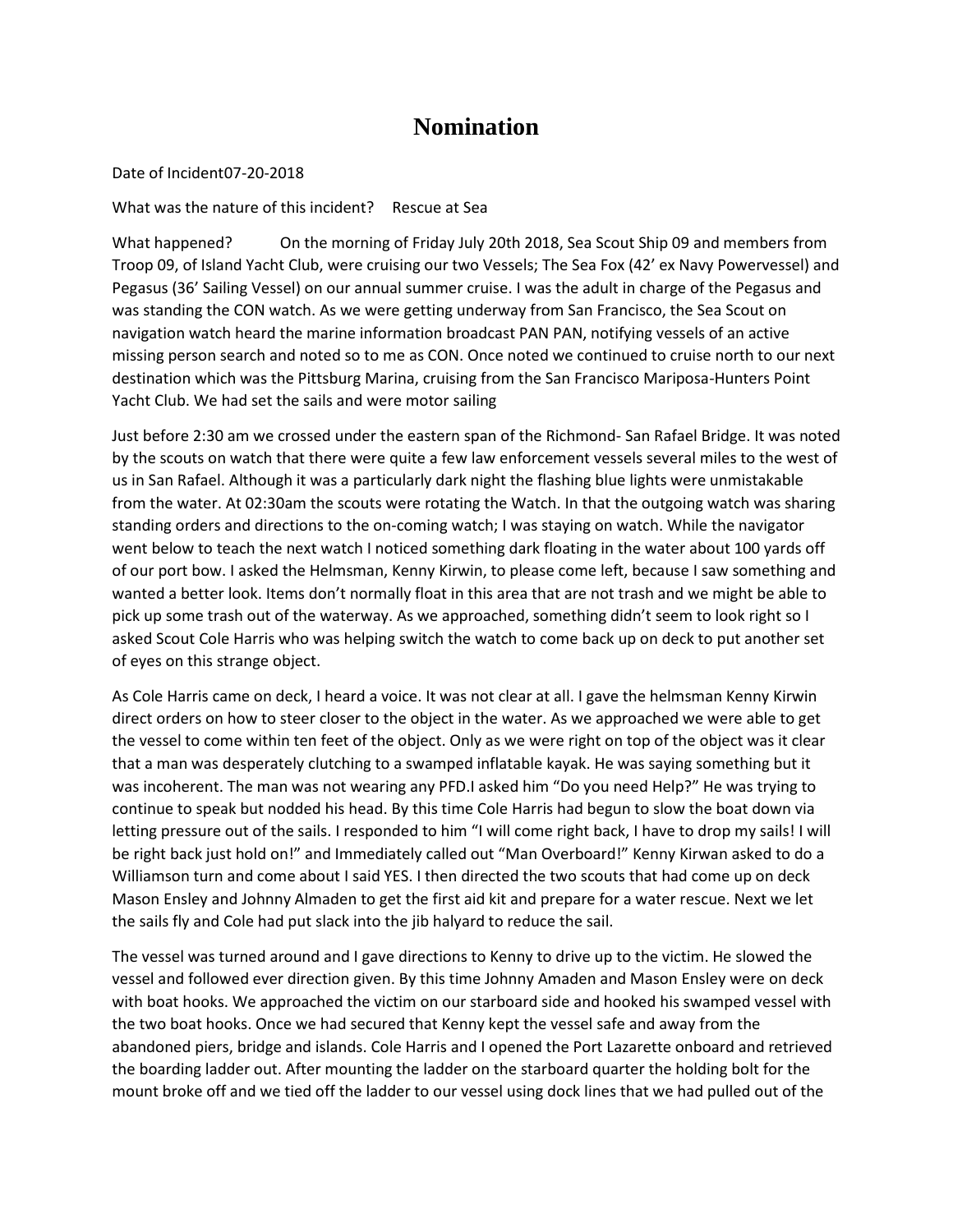lazarette. Cole, Mason and I reached over and helped the man out of the water. The progress was slow he was clearly sore, in pain and suffering from hypothermia.

Once onboard, Scouts Johnny, Mason, and Cole treated for shock and hypothermia. They wrapped the man in several ship's blankets and administered room temperature bottled water. Once treatment began they started up a dialog to keep the man conscious. Once I knew that we had secured the victim I used our on-deck hand held radio to call the US Coast Guard on VHF channel 16. After establishing contact and description of our vessel and location, they asked for our GPS coordinates. At this time Kenny Kirwin asked for help with maneuvering the vessel so I handed off the VHF Radio to Scout Cole to transmit the coordinates. When he came back up on deck. Cole went back to first aid. The Coast Guard then asked if we had on our Masthead light and if we saw vessels approaching, which we confirmed.

Just after 03:00am a US Coast Guard vessel rendezvoused with ours and maneuvered to retrieve the victim, who at this time we had learned name was Oscar. Oscar informed us that two other vessels had passed him that night and hadn't seen him or stopped. It was clear that Oscar who was dressed in only an undershirt and shorts, had fallen out of his kayak in the daylight and was unable to reboard his craft. The Coast Guard Boat expertly came along our Starboard side and we were able to pass off Oscar and his inflatable kayak. By this time he had become more coherent and was blessing us. The Coast Guard departed right away and we continued on to our destination.

Once we had reached our destination at Pittsburg Marina I contacted Area Commodore Kris Leverich to inform him of the events, followed by a phone call to our Scout Executive Brian. Kris texted back later that he had confirmed the story with the US Coast Guard.

I have to say as a Skipper I am very proud of these four Scouts, They acted immediately, followed every direction given by myself or the US Coast Guard, and each one of them preformed a very critical part in saving Oscar. They acted how Scouting trained them to do; and did it with a smile. They were even cracking jokes with Oscar and instructing him on Lifejackets while showing him the lifejackets they each were wearing. Oscar could have been very easily swept out to sea with the strong currents that night. Bay waters are cold, and hypothermia had set in. We practice these skills with the scouts hoping to never have to use them, but I am glad we have that practice. Because we saved a life that night.

Event Name Sea Scout Summer Cruise

Sponsoring Yacht Club Island Yacht Club

Event State California

Event City SF Bay and Delta

Body of water San Pablo Bay

Was the race sailed under the World Sailing Special Regulations Governing Offshore and Oceanic Racing including US Sailing Prescriptions? No

| Time of incident  | Night |
|-------------------|-------|
| Air temperature   | 58    |
| Water temperature | 60    |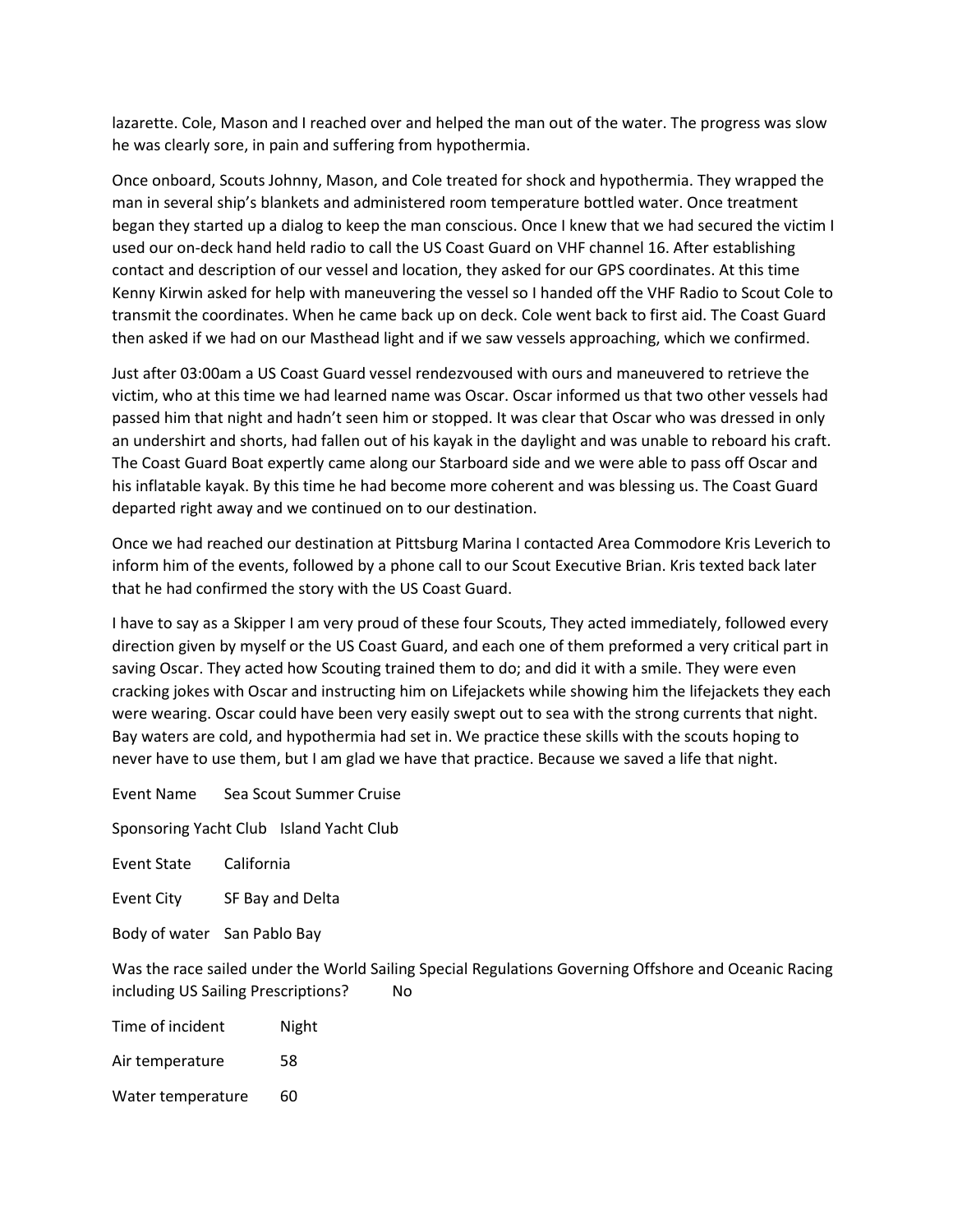| Wind speed 3-4kts                                                           |                                                      |  |
|-----------------------------------------------------------------------------|------------------------------------------------------|--|
| Wave height 2-4 feet                                                        |                                                      |  |
|                                                                             | How many victims were involved in the incident?<br>1 |  |
| Name Oscar G                                                                |                                                      |  |
| AddressStreet Address: n/a                                                  |                                                      |  |
| City: San Francisco                                                         |                                                      |  |
| State / Province: CA                                                        |                                                      |  |
| Postal / Zip Code: 94520                                                    |                                                      |  |
| <b>Country: United States</b>                                               |                                                      |  |
| Boat name                                                                   | n/a                                                  |  |
| Boat length                                                                 | 9                                                    |  |
| Boat make & model                                                           | Inflatable Kayak                                     |  |
| Was a PFD worn?                                                             | No                                                   |  |
| Type of PFD                                                                 | n/a                                                  |  |
|                                                                             | How many boats were involved in the rescue? 1        |  |
| Skipper Name Ken Shupe                                                      |                                                      |  |
|                                                                             | Phone Number (650) 7145191                           |  |
| Email<br>ken.shupe@gmail.com                                                |                                                      |  |
| AddressStreet Address: 2948 Glenside Drive                                  |                                                      |  |
| City: Concord                                                               |                                                      |  |
| State / Province: CA                                                        |                                                      |  |
| Postal / Zip Code: 94520                                                    |                                                      |  |
| <b>Country: United States</b>                                               |                                                      |  |
| <b>Boat Name</b>                                                            | Pegasus                                              |  |
| Boat Length                                                                 | 36                                                   |  |
| Boat Make & Model                                                           | <b>Schock NewYork36</b>                              |  |
| Crew names and function performed during the rescue: Kenny Kirwin- Helmsmen |                                                      |  |
| Cole Harris- FirstAid, Radio Call, Deckhand                                 |                                                      |  |
| Mason Ensley- First Aid, Boathook                                           |                                                      |  |